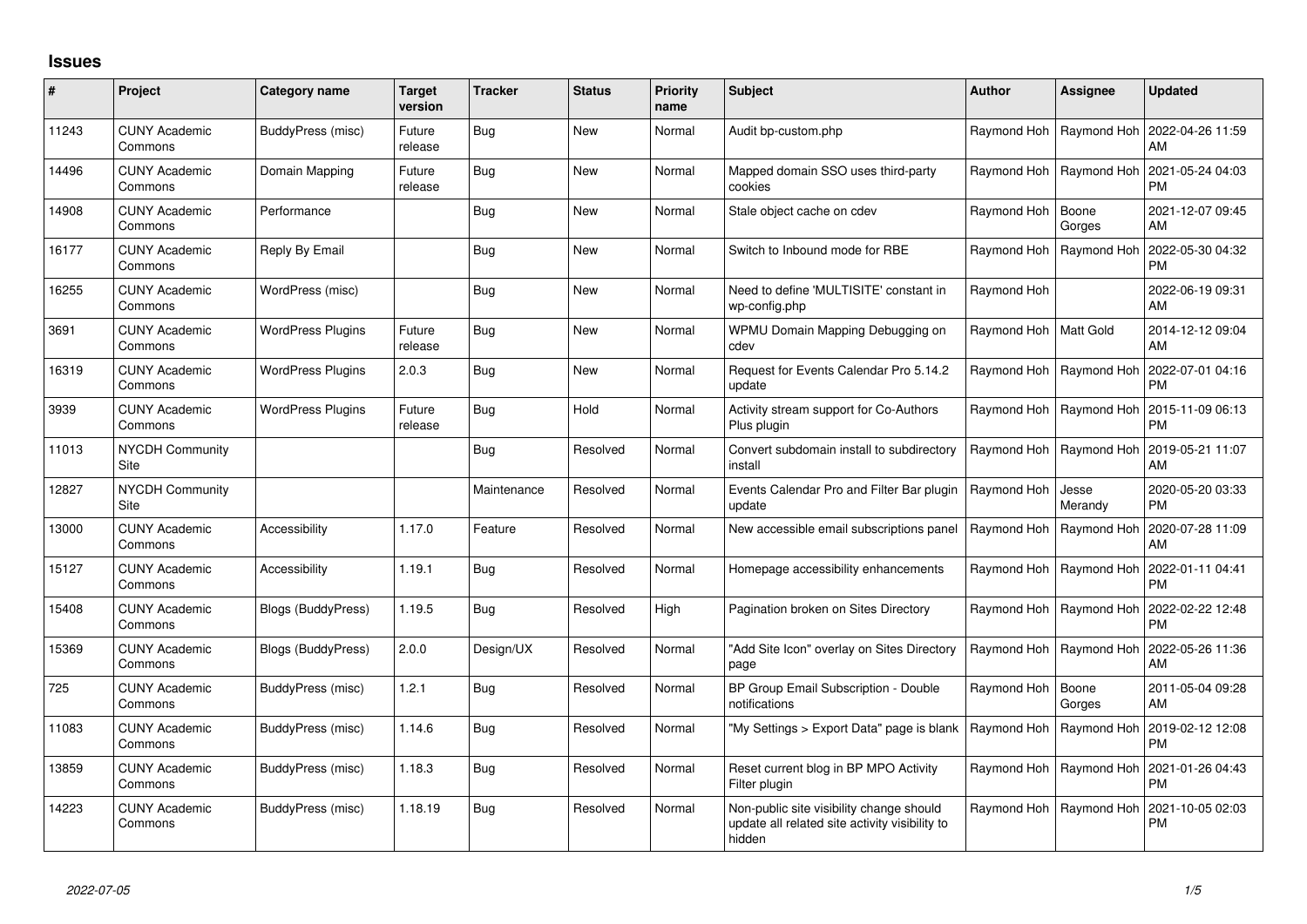| #     | Project                         | Category name              | <b>Target</b><br>version | <b>Tracker</b> | <b>Status</b> | <b>Priority</b><br>name | <b>Subject</b>                                                                                    | <b>Author</b>             | <b>Assignee</b>           | <b>Updated</b>                                     |
|-------|---------------------------------|----------------------------|--------------------------|----------------|---------------|-------------------------|---------------------------------------------------------------------------------------------------|---------------------------|---------------------------|----------------------------------------------------|
| 15175 | <b>CUNY Academic</b><br>Commons | <b>BuddyPress (misc)</b>   | 1.19.1                   | <b>Bug</b>     | Resolved      | Normal                  | "Load More" button not working correctly<br>on a user's "Commons Profile > Activity"<br>page      |                           | Raymond Hoh   Raymond Hoh | 2022-01-11 04:41<br><b>PM</b>                      |
| 15215 | <b>CUNY Academic</b><br>Commons | BuddyPress (misc)          | 1.19.2                   | Bug            | Resolved      | Normal                  | bbPress adds 'no-js' body CSS class, but<br>doesn't remove the class on all pages                 |                           | Raymond Hoh   Raymond Hoh | 2022-01-25 11:33<br>AM                             |
| 15216 | <b>CUNY Academic</b><br>Commons | BuddyPress (misc)          | 1.19.2                   | Bug            | Resolved      | Normal                  | Blog posts and comments from private<br>sites shouldn't be visible in sitewide<br>activity stream |                           | Raymond Hoh   Raymond Hoh | 2022-01-25 11:33<br>AM                             |
| 15677 | <b>CUNY Academic</b><br>Commons | BuddyPress (misc)          | 2.0.0                    | Bug            | Resolved      | Normal                  | Duplicate email template posts are being<br>created during a BuddyPress upgrade                   |                           |                           | Raymond Hoh   Raymond Hoh   2022-05-26 11:36<br>AM |
| 776   | <b>CUNY Academic</b><br>Commons | BuddyPress (misc)          | 1.2.3                    | Bug            | Resolved      | Low                     | Make sure Blog Authors menu doesn't<br>overflow off visible screen                                | Raymond Hoh               | Raymond Hoh               | 2011-06-02 09:18<br>AM                             |
| 9639  | <b>CUNY Academic</b><br>Commons | commonsinabox.org          | Not tracked Bug          |                | Resolved      | Normal                  | Users having problems posting to the<br>forums                                                    | Raymond Hoh               | Boone<br>Gorges           | 2018-04-20 11:37<br>AM                             |
| 14749 | <b>CUNY Academic</b><br>Commons | DiRT Integration           | 1.18.18                  | <b>Bug</b>     | Resolved      | Normal                  | "Digital Research Tools" adminbar item<br>should not show when logged out                         |                           | Raymond Hoh   Raymond Hoh | 2021-09-07 11:51<br>AM                             |
| 13455 | <b>CUNY Academic</b><br>Commons | Domain Mapping             | 1.18.0                   | Bug            | Resolved      | Normal                  | Switch from WPMU Domain Mapping to<br>Mercator                                                    |                           | Raymond Hoh   Raymond Hoh | 2020-12-08 11:18<br>AM                             |
| 5313  | <b>CUNY Academic</b><br>Commons | <b>Email Notifications</b> | 1.10                     | Bug            | Resolved      | High                    | Migrate over to BuddyPress 2.5 Emails                                                             |                           | Raymond Hoh   Raymond Hoh | 2016-05-31 11:29<br>AM                             |
| 3781  | <b>CUNY Academic</b><br>Commons | <b>Email Notifications</b> | 1.7.11                   | Bug            | Resolved      | Normal                  | Plain-text email formatting issues                                                                |                           | Raymond Hoh   Raymond Hoh | 2015-02-02 01:27<br>AM                             |
| 5652  | <b>CUNY Academic</b><br>Commons | <b>Email Notifications</b> | 1.10                     | Bug            | Resolved      | Normal                  | BP Email - Multiple Forum Post email<br>doesn't show content                                      |                           | Raymond Hoh   Raymond Hoh | 2016-06-27 04:14<br><b>PM</b>                      |
| 6043  | <b>CUNY Academic</b><br>Commons | <b>Email Notifications</b> | 1.9.28                   | Bug            | Resolved      | Normal                  | Emails should not be sent to<br>noreply@commons.gc.cuny.edu                                       |                           | Raymond Hoh   Raymond Hoh | 2016-09-19 05:33<br><b>PM</b>                      |
| 11998 | <b>CUNY Academic</b><br>Commons | <b>Email Notifications</b> | 1.15.12                  | Bug            | Resolved      | Normal                  | Groupblog post emails can potentially<br>contain the wrong content                                | Raymond Hoh   Raymond Hoh |                           | 2019-10-22 11:54<br>AM                             |
| 7217  | <b>CUNY Academic</b><br>Commons | Events                     | 1.10.6                   | Bug            | Resolved      | Normal                  | BP Event Organiser issues with WP 4.7<br>and Shortcake                                            |                           | Raymond Hoh   Raymond Hoh | 2016-12-21 11:57<br><b>PM</b>                      |
| 9203  | <b>CUNY Academic</b><br>Commons | Events                     | 1.12.8                   | Bug            | Resolved      | Normal                  | Filters on the "My Events > Calendar"<br>page no longer display                                   | Raymond Hoh   Boone       | Gorges                    | 2018-02-12 09:40<br><b>PM</b>                      |
| 11891 | <b>CUNY Academic</b><br>Commons | Events                     | 1.15.10                  | Bug            | Resolved      | Normal                  | Private group calendar iCal URLs should<br>be accessible without logging in                       |                           | Raymond Hoh   Raymond Hoh | 2019-09-24 11:09<br>AM                             |
| 4073  | <b>CUNY Academic</b><br>Commons | Group Forums               | 1.9                      | <b>Bug</b>     | Resolved      | Normal                  | Group forum search should show within<br>group layout                                             | Raymond Hoh   Raymond Hoh |                           | 2015-11-10 06:34<br><b>PM</b>                      |
| 9486  | <b>CUNY Academic</b><br>Commons | Group Forums               | 1.12.11                  | <b>Bug</b>     | Resolved      | Normal                  | Revision logs show up when quoting a full   Raymond Hoh   Raymond Hoh<br>forum post               |                           |                           | 2018-03-27 12:49<br><b>PM</b>                      |
| 14704 | <b>CUNY Academic</b><br>Commons | Group Forums               | 1.18.16                  | Bug            | Resolved      | Normal                  | Additional bbPress fixes                                                                          |                           | Raymond Hoh   Raymond Hoh | 2021-08-10 11:16<br>AM                             |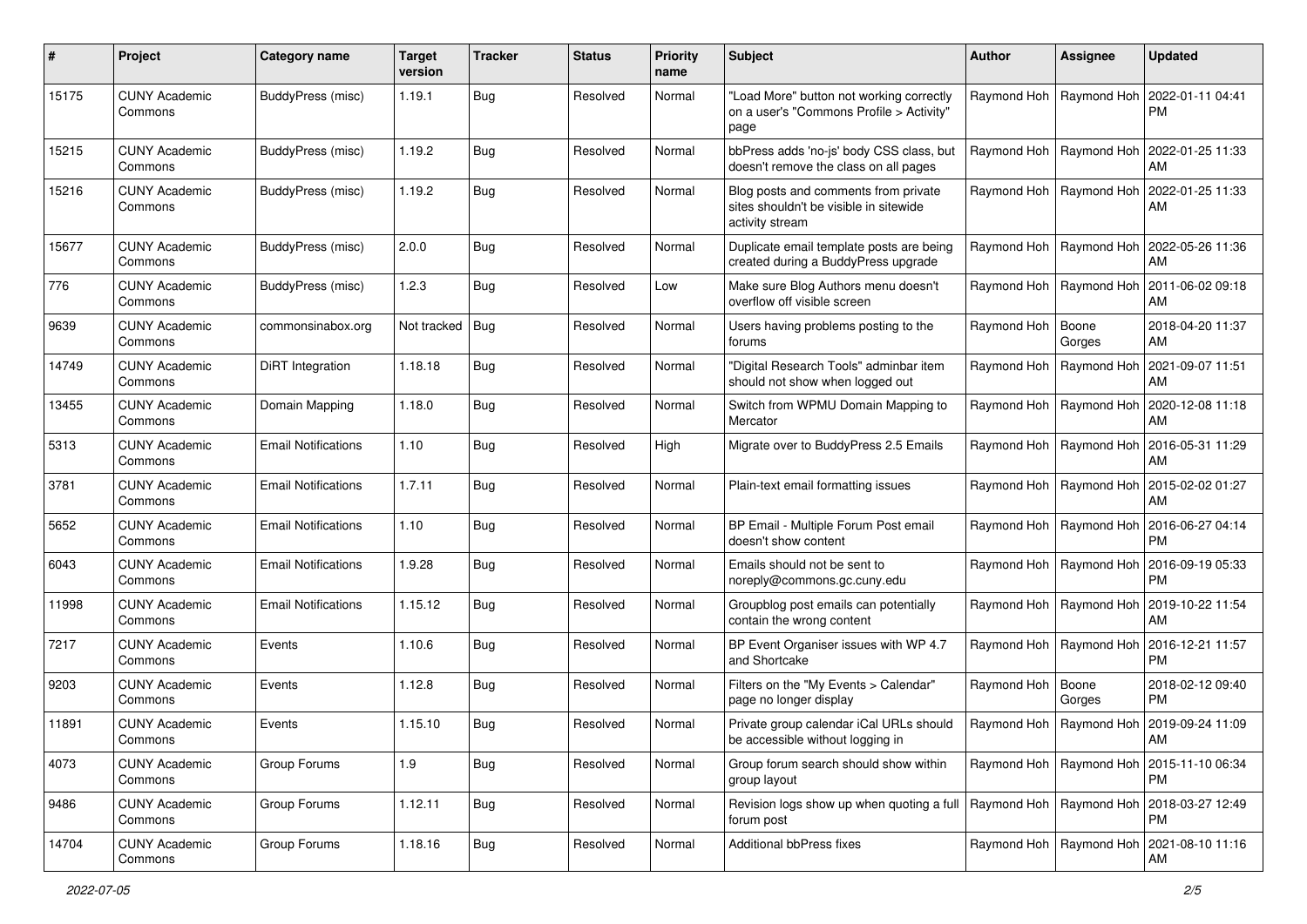| #     | Project                         | Category name                  | <b>Target</b><br>version | <b>Tracker</b> | <b>Status</b> | <b>Priority</b><br>name | Subject                                                                                  | <b>Author</b>           | Assignee                  | <b>Updated</b>                |
|-------|---------------------------------|--------------------------------|--------------------------|----------------|---------------|-------------------------|------------------------------------------------------------------------------------------|-------------------------|---------------------------|-------------------------------|
| 14945 | <b>CUNY Academic</b><br>Commons | Home Page                      | 1.19.0                   | <b>Bug</b>     | Resolved      | Normal                  | Fix News page display after new header<br>and footer                                     | Raymond Hoh             | Raymond Hoh               | 2022-01-04 11:20<br>AM        |
| 15480 | <b>CUNY Academic</b><br>Commons | Home Page                      | 1.19.5                   | Bug            | Resolved      | Normal                  | Ensure homepage caches are cleared<br>when blog posts are published on other<br>sites    |                         | Raymond Hoh   Raymond Hoh | 2022-03-08 12:26<br><b>PM</b> |
| 16296 | <b>CUNY Academic</b><br>Commons | Home Page                      | 2.0.2                    | Bug            | Resolved      | Normal                  | "Visit Profile" link on Member Directory<br>page doesn't work properly                   |                         | Raymond Hoh   Raymond Hoh | 2022-06-29 11:31<br>AM        |
| 13497 | <b>CUNY Academic</b><br>Commons | Internal Tools and<br>Workflow | 1.17.6                   | Bug            | Resolved      | Normal                  | Remove Elemental theme cache files                                                       | Raymond Hoh             | Raymond Hoh               | 2020-10-27 11:00<br>AM        |
| 15145 | <b>CUNY Academic</b><br>Commons | Layout                         | 1.19.1                   | Bug            | Resolved      | Normal                  | Sitewide footer navigation shows all<br>sub-menu items instead of just primary<br>ones   |                         | Raymond Hoh   Raymond Hoh | 2022-01-04 08:09<br><b>PM</b> |
| 15213 | <b>CUNY Academic</b><br>Commons | Layout                         | 1.19.2                   | Bug            | Resolved      | Normal                  | Layout for some group interior pages not<br>floating to the right                        | Raymond Hoh             | Raymond Hoh               | 2022-01-24 06:59<br><b>PM</b> |
| 10421 | <b>CUNY Academic</b><br>Commons | Meta                           | 1.15                     | Feature        | Resolved      | Normal                  | Creative Commons license needs to be<br>updated?                                         | Raymond Hoh   Matt Gold |                           | 2019-05-07 02:30<br><b>PM</b> |
| 3546  | <b>CUNY Academic</b><br>Commons | My Commons                     | 1.7                      | Bug            | Resolved      | High                    | My Commons - New user sees all site<br>activity for "Everything" and "My Sites"<br>tabs  |                         | Raymond Hoh   Raymond Hoh | 2014-10-10 03:12<br><b>PM</b> |
| 3792  | <b>CUNY Academic</b><br>Commons | My Commons                     | 1.7.13                   | Bug            | Resolved      | Normal                  | My Commons adjustments for<br>BuddyPress 2.2                                             |                         | Raymond Hoh   Raymond Hoh | 2015-02-21 06:48<br><b>PM</b> |
| 4083  | <b>CUNY Academic</b><br>Commons | My Commons                     | 1.8.1                    | Bug            | Resolved      | Normal                  | My Commons: New users see empty<br>"group joined" activity items                         | Raymond Hoh             | Raymond Hoh               | 2015-05-26 09:37<br>AM        |
| 9011  | <b>CUNY Academic</b><br>Commons | My Commons                     | 1.12.6                   | Bug            | Resolved      | Normal                  | My Commons - Fix "About My Commons"<br>link                                              |                         | Raymond Hoh   Raymond Hoh | 2018-01-09 11:13<br>AM        |
| 14909 | <b>CUNY Academic</b><br>Commons | Performance                    | 1.19.0                   | Bug            | Resolved      | Normal                  | Reducing DB queries and asset loading<br>on the main site                                |                         | Raymond Hoh   Raymond Hoh | 2022-01-04 10:30<br>AM        |
| 15144 | <b>CUNY Academic</b><br>Commons | Performance                    | 1.19.1                   | Bug            | Resolved      | Normal                  | Move logged-in user checks for bbPress<br>BP Notification Grabber later down the<br>page | Raymond Hoh             | Raymond Hoh               | 2022-01-11 04:41<br>PM        |
| 13966 | <b>CUNY Academic</b><br>Commons | Reply By Email                 | 1.18.5                   | Bug            | Resolved      | High                    | Replying by email to a trashed or<br>spammed forum topic causes a fatal error            |                         | Raymond Hoh   Raymond Hoh | 2021-02-09 02:32<br><b>PM</b> |
| 7815  | CUNY Academic<br>Commons        | Reply By Email                 | 1.10.14                  | Bug            | Resolved      | Normal                  | RBE "Connect" button hangs                                                               | Raymond Hoh             | Raymond Hoh               | 2017-03-21 12:59<br><b>PM</b> |
| 8000  | <b>CUNY Academic</b><br>Commons | Reply By Email                 | 1.10.17                  | Bug            | Resolved      | Normal                  | Issues with RBE email sent date                                                          |                         | Raymond Hoh   Raymond Hoh | 2017-04-20 10:32<br>PM        |
| 8891  | <b>CUNY Academic</b><br>Commons | Reply By Email                 | 1.12.1                   | Design/UX      | Resolved      | Normal                  | Usability improvements for RBE Forum<br>Attachments                                      |                         | Raymond Hoh   Raymond Hoh | 2017-11-13 06:07<br>PM        |
| 9066  | <b>CUNY Academic</b><br>Commons | Reply By Email                 | 1.12.6                   | <b>Bug</b>     | Resolved      | Normal                  | RBE error email not firing for new topics<br>when attachment is too large                |                         | Raymond Hoh   Raymond Hoh | 2018-01-08 04:49<br>PM        |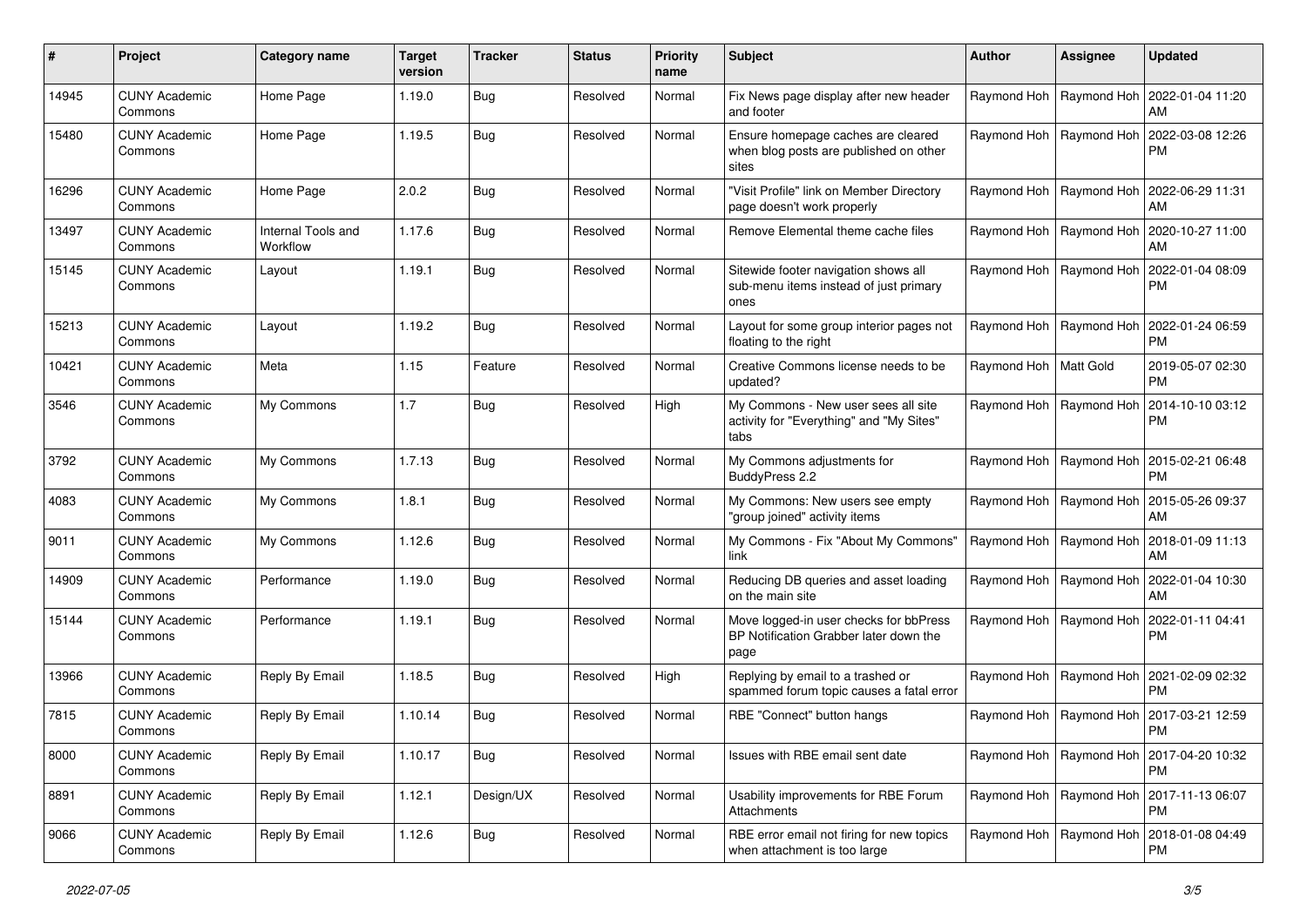| #     | Project                         | Category name           | <b>Target</b><br>version | <b>Tracker</b> | <b>Status</b> | <b>Priority</b><br>name | Subject                                                                                              | <b>Author</b>       | <b>Assignee</b>           | <b>Updated</b>                                     |
|-------|---------------------------------|-------------------------|--------------------------|----------------|---------------|-------------------------|------------------------------------------------------------------------------------------------------|---------------------|---------------------------|----------------------------------------------------|
| 9202  | <b>CUNY Academic</b><br>Commons | Reply By Email          | 1.12.8                   | <b>Bug</b>     | Resolved      | Normal                  | Attachment error emails missing topic<br>name                                                        |                     | Raymond Hoh   Raymond Hoh | 2018-02-13 10:49<br>AM                             |
| 13332 | <b>CUNY Academic</b><br>Commons | Reply By Email          | 1.17.4                   | Bug            | Resolved      | Normal                  | 'Reply-To' email header can be corrupted<br>in WordPress 5.5                                         |                     | Raymond Hoh   Raymond Hoh | 2020-09-22 12:08<br><b>PM</b>                      |
| 16176 | <b>CUNY Academic</b><br>Commons | Reply By Email          | Not tracked   Bug        |                | Resolved      | Normal                  | Set up app password for GMail IMAP<br>account                                                        | Raymond Hoh   Boone | Gorges                    | 2022-05-31 05:53<br><b>PM</b>                      |
| 5850  | <b>CUNY Academic</b><br>Commons | Server                  | 1.9.22                   | <b>Bug</b>     | Resolved      | Normal                  | New server -<br>\$ SERVER['REMOTE ADDR'] using<br>private IP instead of user IP                      |                     | Raymond Hoh   Raymond Hoh | 2016-07-29 02:42<br><b>PM</b>                      |
| 5257  | <b>CUNY Academic</b><br>Commons | Social Paper            | 1.9.9                    | Bug            | Resolved      | Normal                  | Social Paper: Comment indicator<br>disappears after adding a comment to a<br>paragraph with no count |                     | Raymond Hoh   Raymond Hoh | 2016-02-25 03:07<br><b>PM</b>                      |
| 9177  | <b>CUNY Academic</b><br>Commons | Social Paper            | 1.12.8                   | Bug            | Resolved      | Normal                  | Social Paper directory not showing any<br>papers                                                     |                     | Raymond Hoh   Raymond Hoh | 2018-02-13 01:10<br><b>PM</b>                      |
| 15029 | <b>CUNY Academic</b><br>Commons | Social Paper            | 1.18.24                  | <b>Bug</b>     | Resolved      | Normal                  | Social papers with post passwords should<br>not record 'new_cacsp_edit' activity items               |                     | Raymond Hoh   Raymond Hoh | 2021-12-02 04:15<br><b>PM</b>                      |
| 16313 | <b>CUNY Academic</b><br>Commons | Social Paper            | 2.0.2                    | <b>Bug</b>     | Resolved      | Normal                  | "My Papers" admin nav should be<br>removed for users without any papers                              |                     | Raymond Hoh   Raymond Hoh | 2022-06-29 11:31<br>AM                             |
| 11164 | <b>CUNY Academic</b><br>Commons | Spam/Spam<br>Prevention | 1.14.7                   | <b>Bug</b>     | Resolved      | Normal                  | Anonymous blog comments are empty                                                                    |                     | Raymond Hoh   Raymond Hoh | 2019-02-26 02:04<br><b>PM</b>                      |
| 5836  | <b>CUNY Academic</b><br>Commons | Upgrades                | 1.9.22                   | <b>Bug</b>     | Resolved      | Normal                  | Memcached caching strategy on new<br>server                                                          |                     | Raymond Hoh   Raymond Hoh | 2016-07-26 01:45<br><b>PM</b>                      |
| 1856  | <b>CUNY Academic</b><br>Commons | WordPress (misc)        | 1.4                      | <b>Bug</b>     | Resolved      | Normal                  | htpasswd on cdev conflicting with WP<br>cron                                                         |                     | Raymond Hoh   Raymond Hoh | 2012-04-24 03:19<br><b>PM</b>                      |
| 2054  | <b>CUNY Academic</b><br>Commons | WordPress (misc)        | 1.4.3                    | <b>Bug</b>     | Resolved      | Normal                  | Fix errors in BP External Activity                                                                   |                     | Raymond Hoh   Raymond Hoh | 2012-08-23 01:27<br><b>PM</b>                      |
| 2263  | <b>CUNY Academic</b><br>Commons | WordPress (misc)        | 1.4.13                   | <b>Bug</b>     | Resolved      | Normal                  | Google Docs Shortcode doesn't support<br>older presentations                                         |                     | Raymond Hoh   Raymond Hoh | 2012-12-11 06:48<br><b>PM</b>                      |
| 3780  | <b>CUNY Academic</b><br>Commons | WordPress (misc)        | 1.10                     | Bug            | Resolved      | Normal                  | wp-login.php template styling                                                                        |                     | Raymond Hoh   Raymond Hoh | 2016-08-24 06:30<br>AM                             |
| 11250 | <b>CUNY Academic</b><br>Commons | WordPress (misc)        | 1.14.11                  | Feature        | Resolved      | Normal                  | Update assets needed for GCDI site                                                                   |                     | Raymond Hoh   Raymond Hoh | 2019-04-23 09:27<br>AM                             |
| 11297 | <b>CUNY Academic</b><br>Commons | WordPress (misc)        | 1.14.11                  | <b>Bug</b>     | Resolved      | Normal                  | Two versions of the same plugin and<br>theme exist                                                   | Raymond Hoh   Boone | Gorges                    | 2019-04-23 10:44<br>AM                             |
| 11855 | <b>CUNY Academic</b><br>Commons | WordPress (misc)        | 1.15.10                  | Bug            | Resolved      | Normal                  | "More Privacy Options" message not<br>showing on login page                                          |                     | Raymond Hoh   Raymond Hoh | 2019-09-24 11:09<br>AM                             |
| 12551 | <b>CUNY Academic</b><br>Commons | WordPress (misc)        | 1.17.0                   | Bug            | Resolved      | Normal                  | Preparing for PHP 7.4                                                                                | Raymond Hoh         |                           | 2020-07-14 01:13<br><b>PM</b>                      |
| 14299 | <b>CUNY Academic</b><br>Commons | WordPress (misc)        | 1.18.8                   | Bug            | Resolved      | Normal                  | Remove Site Health scheduled task                                                                    |                     |                           | Raymond Hoh   Raymond Hoh   2021-04-09 06:57<br>PM |